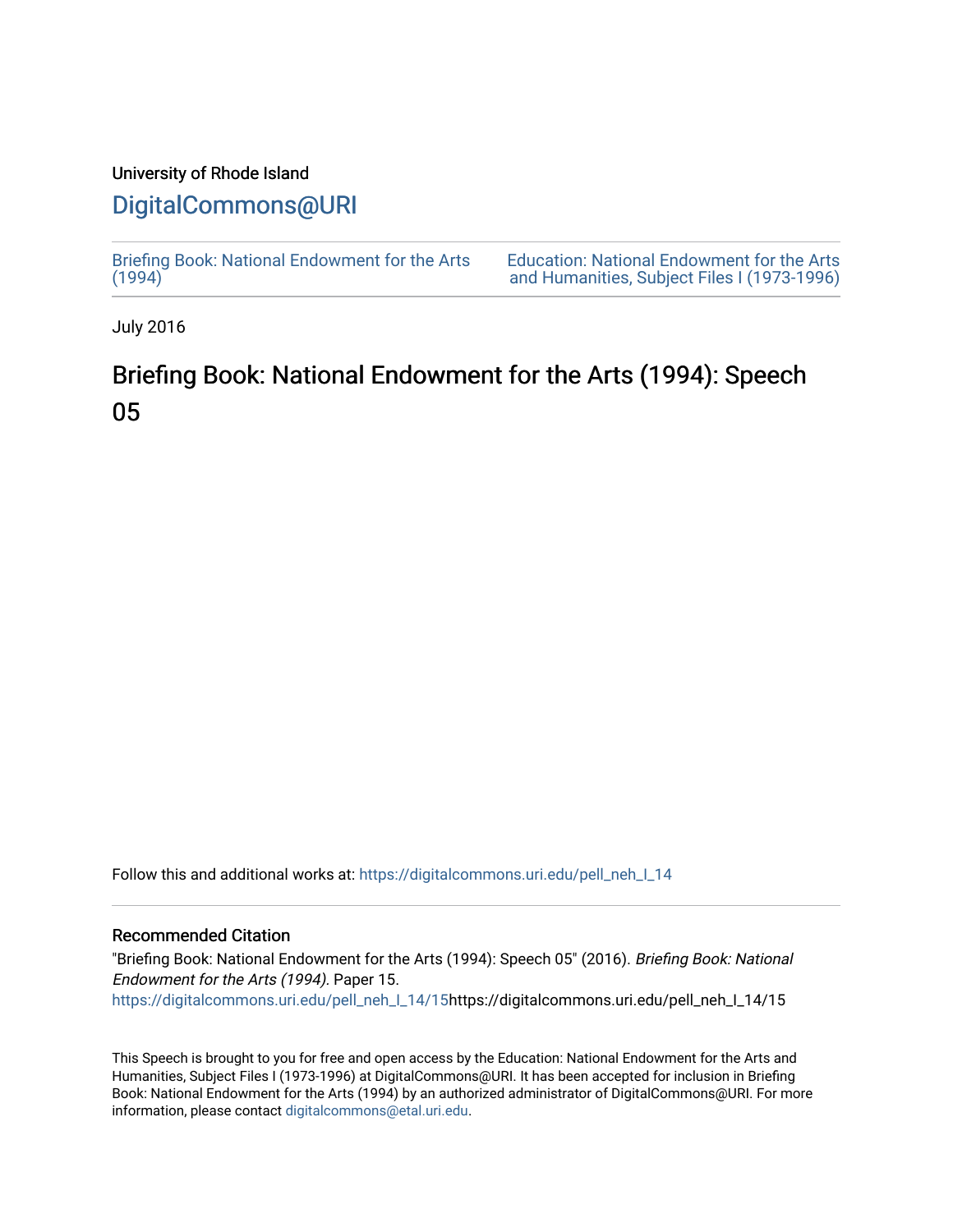#### FACT SHEET

## FY 1995 APPROPRIATIONS FOR THE NATIONAL ENDOWMENT FOR THE ARTS

- o The President's budget requested \$170.1 million in FY 1995 for the National Endowment for the Arts, an amount equal to the Endowment's FY 1994 budget.
- o On June 23, 1994, the House of Representatives passed an amendment to H.R. 4602, the FY 95 Interior and Related Agencies Appropriations bill, which reduced the budget request for the Arts Endowment by 2 percent to \$167.6 million.
- o The Senate Appropriations Committee recommended a reduction of 5 percent  $$8.5$  million) from the President's FY 95 budget request, reducing the agency's budget to $$161.6$  million, which is \$12.8 below the FY 1993 funding level and \$14.3 million below the FY 1992 funding level. The reduction would lower the agency's appropriation to a level below that for FY 1984. The Senate Appropriations Committee reduction targeted four specific Endowment programs:

-Theater (\$3.1 million reduction =  $42\%$  reduction) -Visual Arts (\$2.04 million =  $41.7\%$  reduction) **-Presenting & Commissioning** (\$1.9 million =  $40.5\%$  reduction) -Challenge (\$0.63 million =  $5\%$  reduction)

--In addition, Treasury Matching Grants would be reduced by \$0.82 million (5% reduction). Treasury and Challenge grants require a 3 to 1 match.

- o The Senate Appropriations Committee's 5% reduction would affect core cultural institutions, including theaters, museums, dance companies, jazz and chamber music groups, symphonies, and concert halls. Reduced funding also could threaten projects such as:
	- Children's educational programs and festivals;
	- Community and neighborhood arts projects;
	- Rural and underserved community initiatives;
	- Inner-city, at-risk youth projects;
	- Culturally diverse organizations; and
	- Major cultural festivals

•

•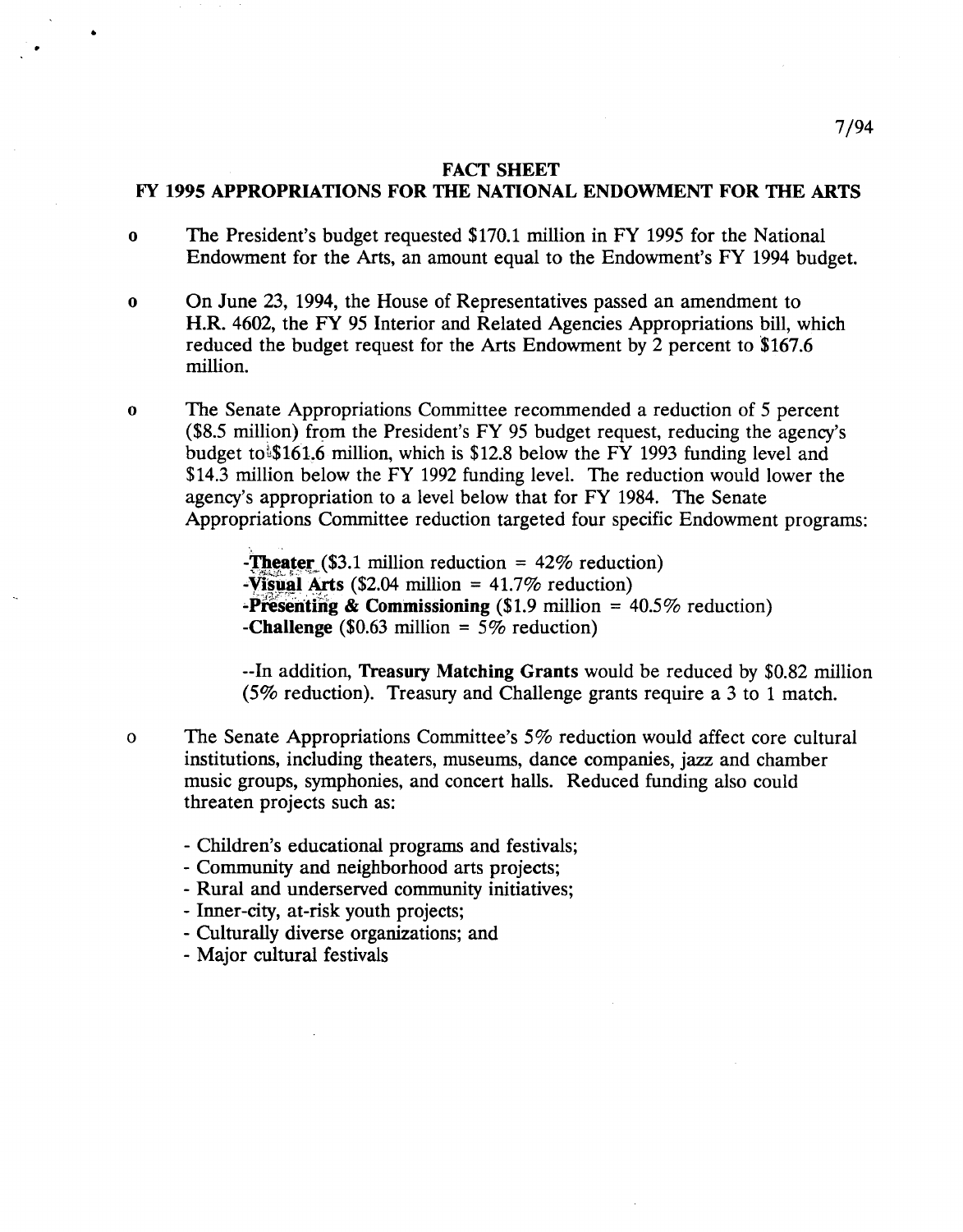## TALKING POINTS

# FY 1995 APPROPRIATIONS FOR THE NATIONAL ENDOWMENT FOR THE ARTS

# o The Senate Appropriations Committee's recommendation of a 5 percent reduction in the FY 95 appropriation for the Arts Endowment would bring the agency's appropriations to a level below that for FY 1984.

- Over the last several years, the Endowment has withstood serious reductions in its annual appropriations. The 5% reduction would reduce the agency's budget to \$161.6 million for FY 1995, which is \$12.8 million below the FY 1993 appropriation and \$14.3 million below the FY 1992 funding level.
- The \$4.2 million reduction in the agency's budget last year forced the  $\overline{a}$ elimination of the Professional Theater Training and Dance Heritage Initiative programs, along with other funding reductions in virtually all of the Endowment's programs.
- Currently, the agency's buying power is down 46% from 1979.  $\overline{\phantom{a}}$
- o The five percent reduction would have a significant impact on the nation's core cultural institutions and projects which benefit children, communities, and at-risk youth.
	- The five percent funding reduction proposed by the Senate Appropriations Committee targets four programs:

**Theater** (\$3.1 million reduction =  $42\%$  reduction) Visual Arts (\$2.04 million =  $41.7\%$  reduction) **Presenting & Commissioning** (\$1.9 million =  $40.5\%$  reduction) **Challenge** (\$0.63 million =  $5\%$  reduction)

--In addition, Treasury Matching Grants would be reduced by \$0.82 million (5% reduction). Treasury and Challenge grants require a 3 to 1 match.

-- Core cultural institutions such as theaters, museums, dance companies, jazz and chamber music groups, symphonies, and concert halls would be severely affected by the reduction. In addition, projects that could be threatened by the reduction include: children's educational programs and festivals; community and neighborhood art centers; at-risk youth programs; rural and underserved community initiatives; cultural festivals; and visual artist exhibitions.